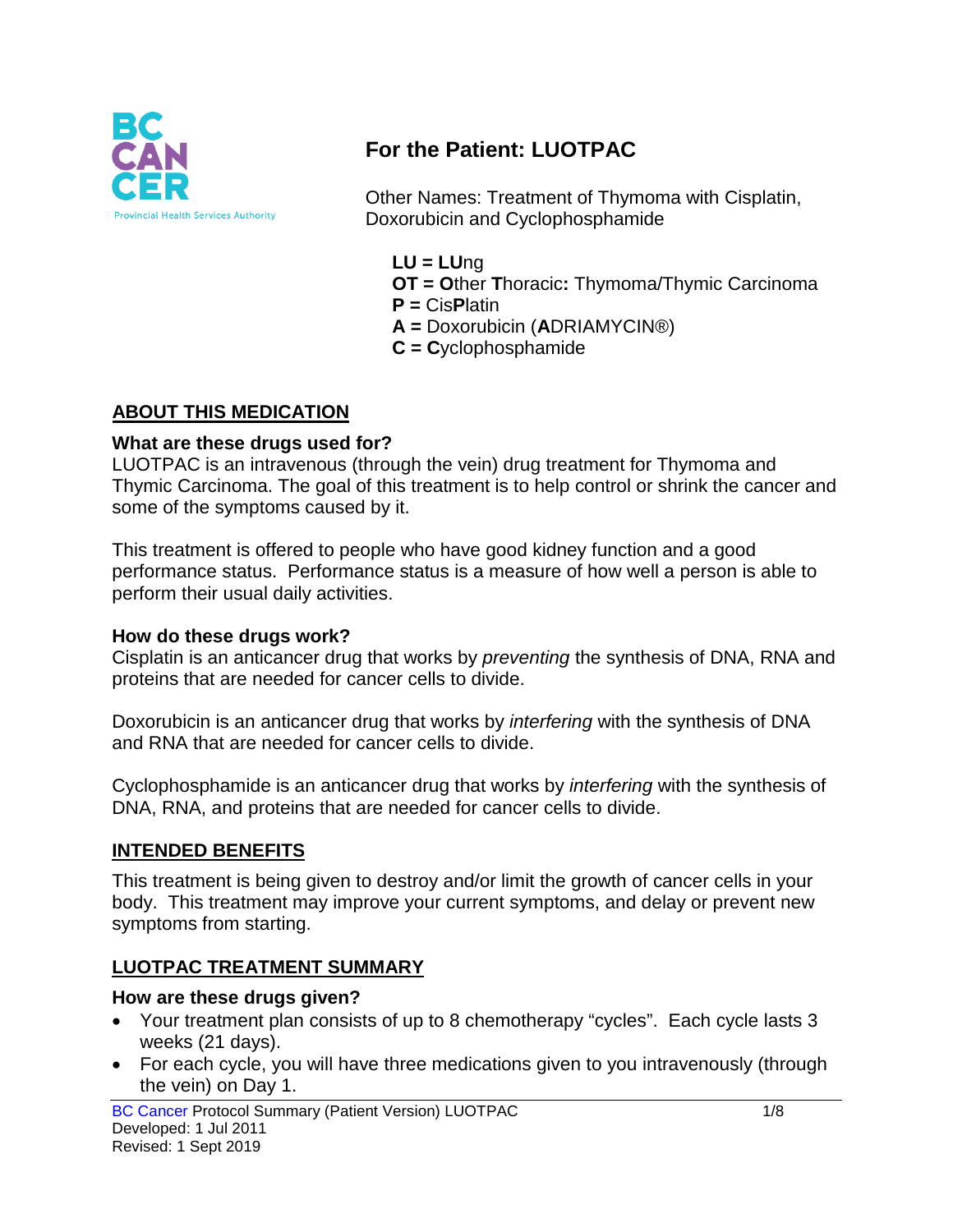- **-** Doxorubicin is given first, and is given as an injection.
- **-** You will then be given extra fluids intravenously for one hour (60 minutes) before cisplatin. This is to help flush out your kidneys.
- **-** Cisplatin is given second, and is given intravenously over one hour (60 minutes).
- **-** Cyclophosphamide is given last, and is given intravenously over approximately one hour (20-60 minutes).

### **What will happen when I get my drugs?**

- A blood test is done within one month of starting treatment.
- A blood test is also done before Day 1 of each cycle.
- The dose and timing of your chemotherapy may be changed based on your blood test results and/or other side effects.
- Your very first treatment will take longer than other treatments because a nurse will be reviewing the possible side effects of your chemotherapy plan and will discuss with you how to manage them. *It is a good idea to bring someone with you to your first chemotherapy appointment.*
- You will be given a prescription for anti-nausea medications (to be filled at your regular pharmacy). Please bring your anti-nausea medications with you for each treatment. Your nurse will tell you when to take the anti-nausea medication. You may also need to take your anti-nausea drugs at home after therapy. It is easier to prevent nausea than to treat it once it happens, so follow directions closely.

# **LUOTPAC TREATMENT PROTOCOL**

### **Start Date: \_\_\_\_\_\_\_\_\_\_\_\_\_\_\_\_\_\_\_\_\_\_\_\_\_\_\_\_**

**Cycle 1:**

| Day 1             | Day 2     | Day 3     | Day 4     | Day 5     | Day 6         | Day 7     |
|-------------------|-----------|-----------|-----------|-----------|---------------|-----------|
| <b>Blood Test</b> | No        | No        | No        | <b>No</b> | No            | No        |
| Doxorubicin,      | Chemo     | Chemo     | chemo     | chemo     | chemo         | chemo     |
| Cisplatin,        |           |           |           |           |               |           |
| Cyclophosphamide  |           |           |           |           |               |           |
| Day 8             | Day 9     | Day 10    | Day 11    | Day 12    | Day 13        | Day 14    |
| <b>No</b>         | No        | <b>No</b> | <b>No</b> | <b>No</b> | <b>No</b>     | <b>No</b> |
| chemo             | chemo     | chemo     | chemo     | chemo     | chemo         | chemo     |
| Day 15            | Day 16    | Day 17    | Day 18    | Day 19    | <b>Day 20</b> | Day 21    |
| <b>No</b>         | <b>No</b> | <b>No</b> | <b>No</b> | <b>No</b> | <b>No</b>     | <b>No</b> |
| chemo             | chemo     | chemo     | chemo     | chemo     | chemo         | chemo     |

### **This 21-day cycle will repeat up to 7 more times.**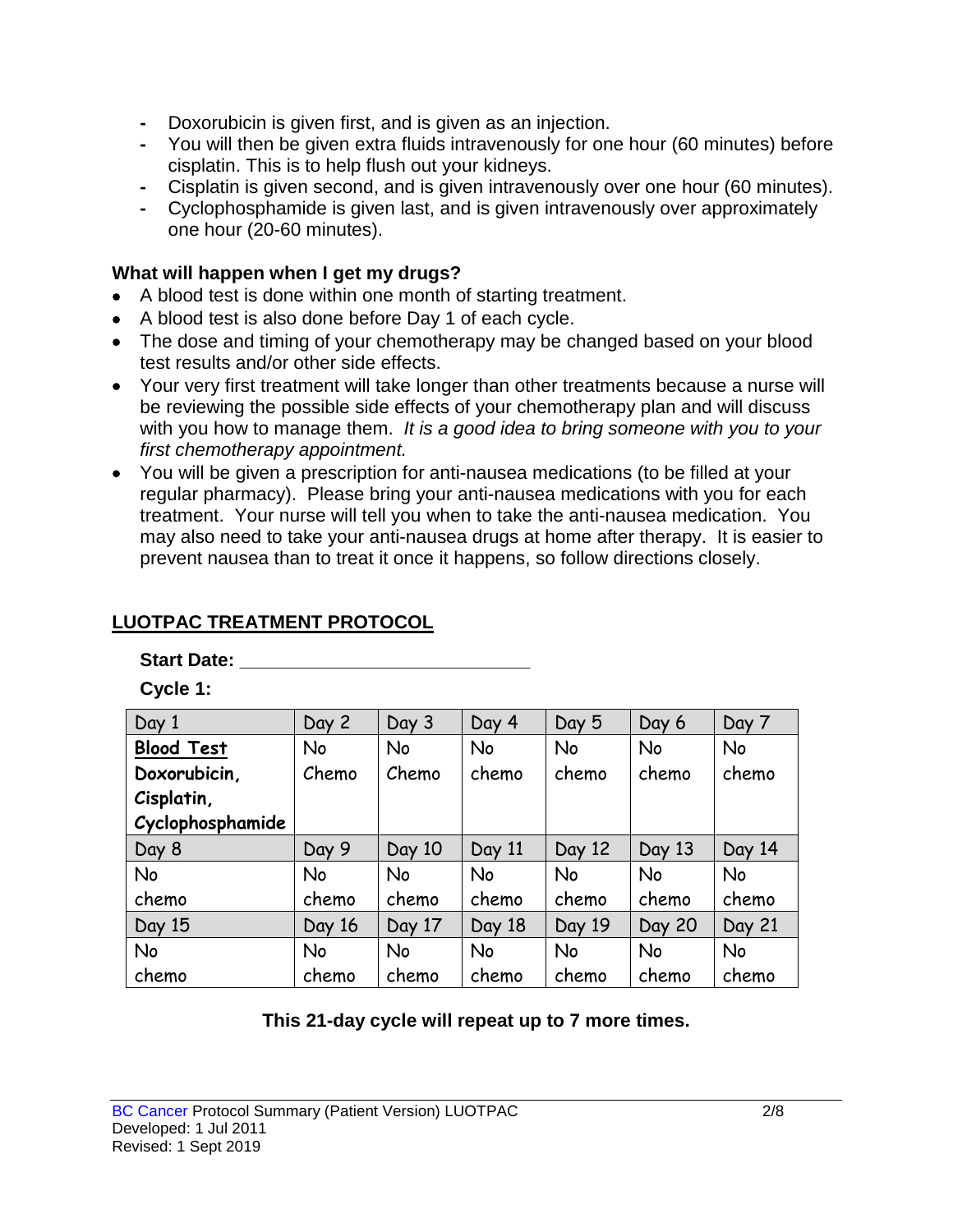# **CHEMOTHERAPY SIDE EFFECTS AND MANAGEMENT**

# **Are there any risks?**

• Unexpected and unlikely side effects can occur with any drug treatment. The ones listed below are particularly important for you to be aware of.

| <b>SERIOUS</b><br><b>SIDE EFFECTS</b>                                                                                                                                                                                                                                                      | <b>How Common Is</b><br>It? | <b>MANAGEMENT</b>                                                                                                                                                                                                                                                                                                                                                                                   |
|--------------------------------------------------------------------------------------------------------------------------------------------------------------------------------------------------------------------------------------------------------------------------------------------|-----------------------------|-----------------------------------------------------------------------------------------------------------------------------------------------------------------------------------------------------------------------------------------------------------------------------------------------------------------------------------------------------------------------------------------------------|
| Your white blood cells will<br>decrease after your treatment.<br>They usually return to normal<br>within 3 weeks. White blood<br>cells protect your body by<br>fighting bacteria (germs) that<br>cause infection. When they<br>are low, you are at greater<br>risk of having an infection. | Very Common                 | To help prevent infection:<br>Wash your hands often and always after using the<br>bathroom.<br>Take care of your skin and mouth by gently washing<br>regularly.<br>Avoid crowds and people who are sick.<br>Call your doctor <i>immediately</i> at the first sign of an<br>infection such as fever (over 100°F or 38°C by an oral<br>thermometer), chills, cough or burning when you pass<br>urine. |
| Your platelets may decrease<br>after your treatment. Platelets<br>help to make your blood clot<br>when you hurt yourself. You<br>may bruise or bleed more<br>easily than usual.                                                                                                            | Common                      | To help prevent bleeding problems:<br>Try not to bruise, cut or burn yourself.<br>Clean your nose by blowing gently, do not pick your nose.<br>Brush your teeth gently with a soft toothbrush as your<br>gums may bleed more easily. Maintain good oral hygiene.<br>Avoid taking ASA (eg: ASPIRIN®) or ibuprofen (eg: ADVIL®),<br>unless prescribed by your doctor.                                 |
| Doxorubicin and cisplatin burn<br>if they leak under the skin.                                                                                                                                                                                                                             | Rare                        | Tell your nurse or doctor <i>immediately</i> if you feel burning,<br>stinging, or any other change while the drugs are being given.                                                                                                                                                                                                                                                                 |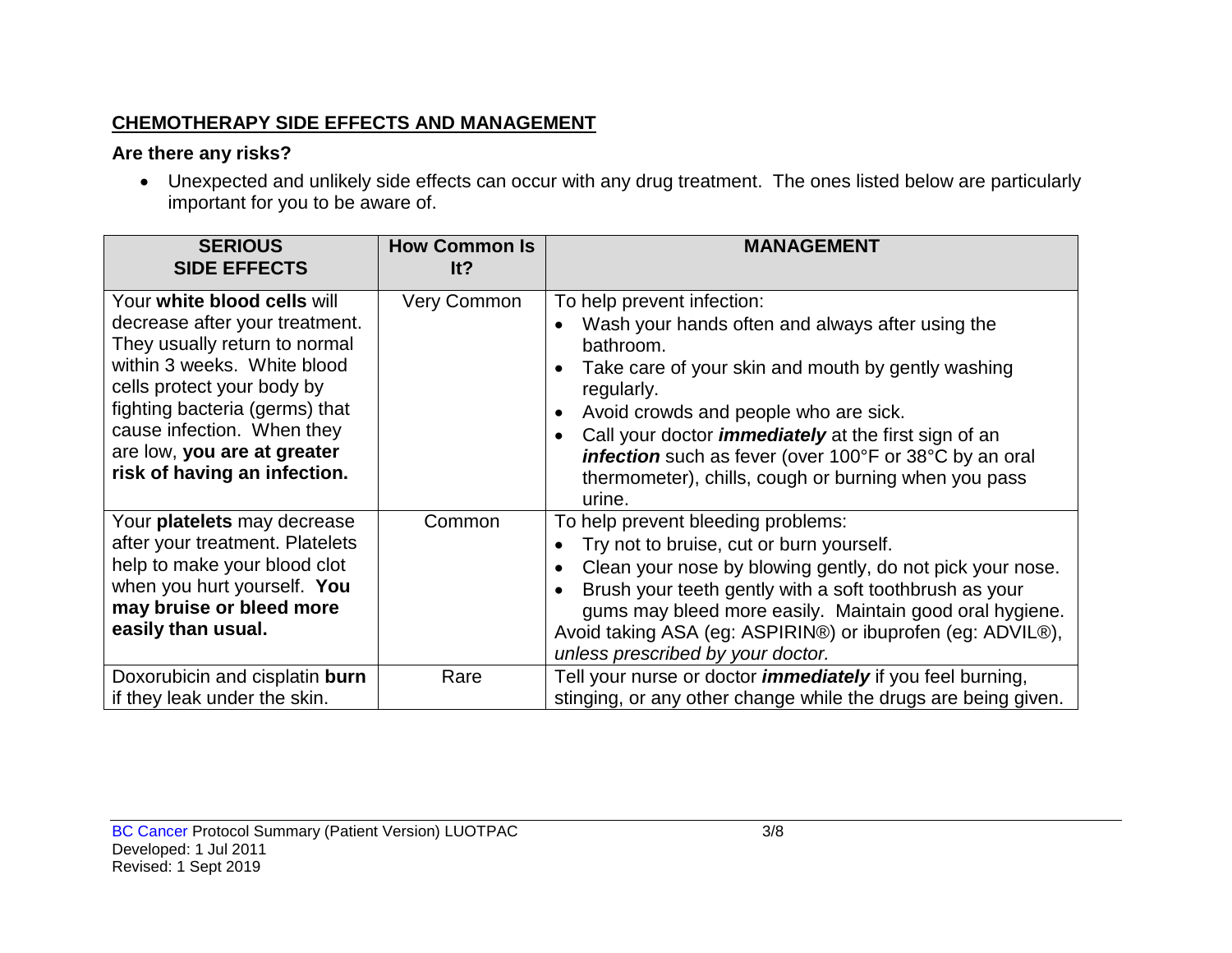| <b>SERIOUS</b><br><b>SIDE EFFECTS</b>                                                                                                                                                                                                                                                                                                | <b>How Common Is</b><br>lt? | <b>MANAGEMENT</b>                                                                                                                                          |
|--------------------------------------------------------------------------------------------------------------------------------------------------------------------------------------------------------------------------------------------------------------------------------------------------------------------------------------|-----------------------------|------------------------------------------------------------------------------------------------------------------------------------------------------------|
| <b>Allergic reactions to cisplatin</b><br>may rarely occur. Signs of an<br>allergic reaction are dizziness,<br>confusion and wheezing. This<br>reaction may occur<br>immediately or several hours<br>after receiving cisplatin. This<br>reaction can occur after the<br>first dose of cisplatin or after<br>many doses of cisplatin. | Rare                        | Tell your nurse if this happens while you are receiving<br>cisplatin or contact your oncologist immediately if this<br>happens after you leave the clinic. |

| <b>OTHER</b><br><b>SIDE EFFECTS</b>                                                                                                                                           | <b>How Common Is</b><br>lt? | <b>MANAGEMENT</b>                                                                                                                                                                                                                                                                                                                                                                                                                                                                              |
|-------------------------------------------------------------------------------------------------------------------------------------------------------------------------------|-----------------------------|------------------------------------------------------------------------------------------------------------------------------------------------------------------------------------------------------------------------------------------------------------------------------------------------------------------------------------------------------------------------------------------------------------------------------------------------------------------------------------------------|
| Nausea and vomiting may<br>occur after your treatment. It<br>usually ends within 24 hours,<br>but may last longer for some<br>patients (i.e. delayed nausea<br>and vomiting). | Very Common                 | You will be given a prescription for anti-nausea drug(s) to take<br>before your chemotherapy treatment and/or at home. It is<br>easier to prevent nausea than to treat it once it has happened,<br>so follow directions closely.<br>Drink plenty of liquids.<br>Eat and drink often in small amounts.<br>• Try the ideas in "Food Choices to Control Nausea".<br>Your doctor may manage delayed nausea and vomiting<br>differently. Be sure to let your doctor know if you experience<br>this. |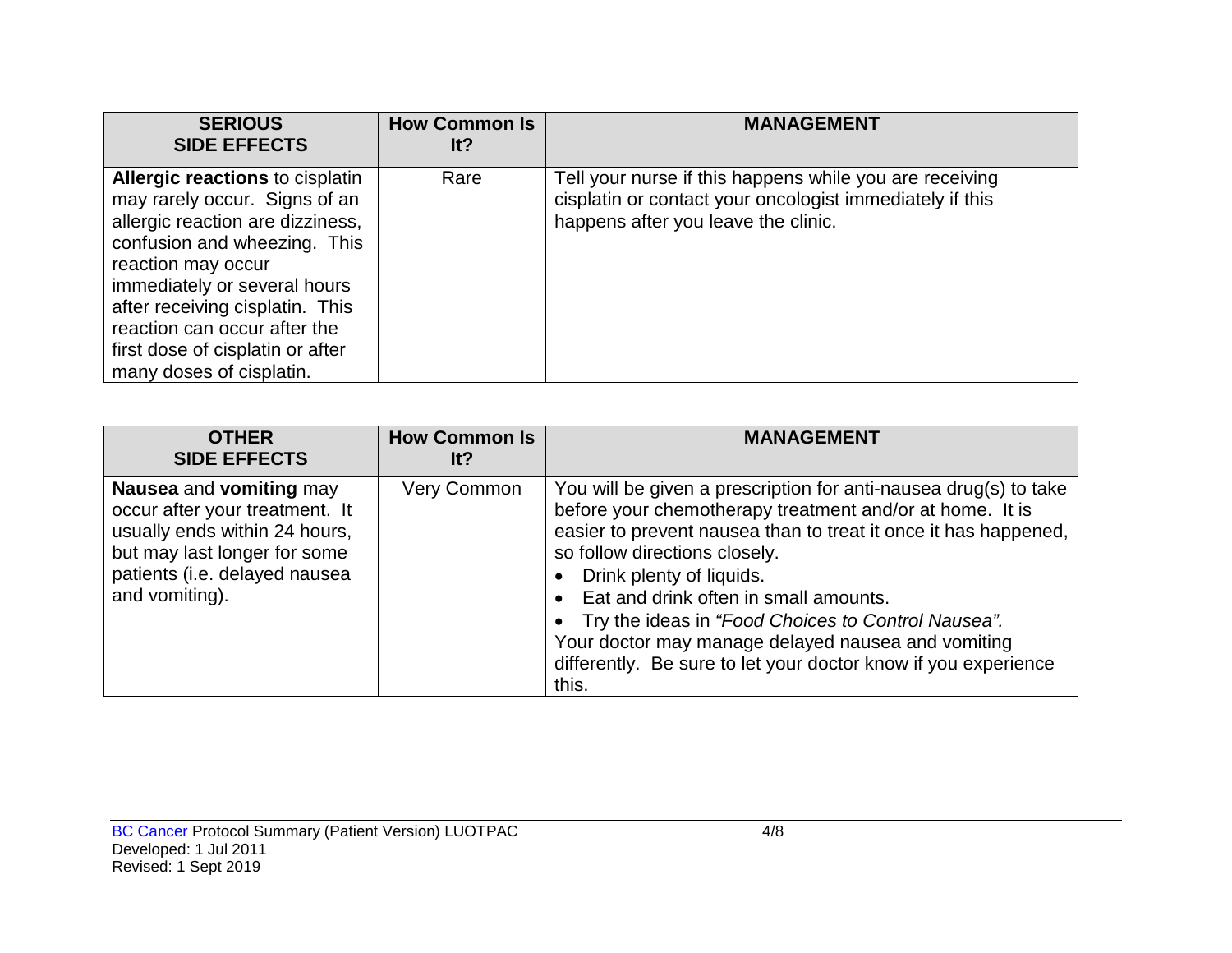| Hair loss is common and may<br>begin within a few days or<br>weeks of treatment. Your hair<br>may thin or you may become<br>totally bald. Your scalp may<br>feel tender. You may lose hair<br>on your face and body. Your<br>hair will grow back once your<br>treatments are over and<br>sometimes between<br>treatments. Colour and texture<br>may change. | <b>Very Common</b> | Use a gentle shampoo and soft brush.<br>$\bullet$<br>Care should be taken with use of hair spray, bleaches,<br>$\bullet$<br>dyes, and perms.<br>Protect your scalp with a hat, scarf or wig in cold weather.<br>$\bullet$<br>Cover your head or apply sunblock on sunny days.<br>Apply mineral oil to your scalp to reduce itching.<br>$\bullet$<br>If you lose your eyelashes and eyebrows, protect your<br>eyes from dust and grit with a broad-rimmed hat and<br>glasses.                                                                                                                                                                                                   |
|-------------------------------------------------------------------------------------------------------------------------------------------------------------------------------------------------------------------------------------------------------------------------------------------------------------------------------------------------------------|--------------------|--------------------------------------------------------------------------------------------------------------------------------------------------------------------------------------------------------------------------------------------------------------------------------------------------------------------------------------------------------------------------------------------------------------------------------------------------------------------------------------------------------------------------------------------------------------------------------------------------------------------------------------------------------------------------------|
| Sore mouth may occur a few<br>days after treatment. Mouth<br>sores can occur on the tongue,<br>the sides of the mouth or in the<br>throat. Mouth sores or<br>bleeding gums can lead to an<br>infection.                                                                                                                                                     | Common             | Brush your teeth gently after eating and at bedtime with a<br>$\bullet$<br>very soft toothbrush. If your gums bleed, use gauze<br>instead of a brush. Use baking soda instead of toothpaste.<br>Make a mouthwash with $\frac{1}{2}$ teaspoon baking soda or salt in<br>$\bullet$<br>1 cup warm water and rinse several times a day.<br>Try soft, bland foods like puddings, milkshakes and cream<br>$\bullet$<br>soups.<br>Avoid spicy, crunchy or acidic food, and very hot or cold<br>foods.<br>Call your doctor if you are having difficulty eating or<br>$\bullet$<br>drinking due to pain.<br>Try the ideas in "Help with Sore Mouth during<br>$\bullet$<br>Chemotherapy" |
| Diarrhea may occur.                                                                                                                                                                                                                                                                                                                                         | Common             | To help diarrhea:<br>Drink plenty of liquids.<br>$\bullet$<br>Eat and drink often in small amounts.<br>$\bullet$<br>Avoid high fibre foods as outlined in "Food Ideas to Help<br>with Diarrhea".                                                                                                                                                                                                                                                                                                                                                                                                                                                                               |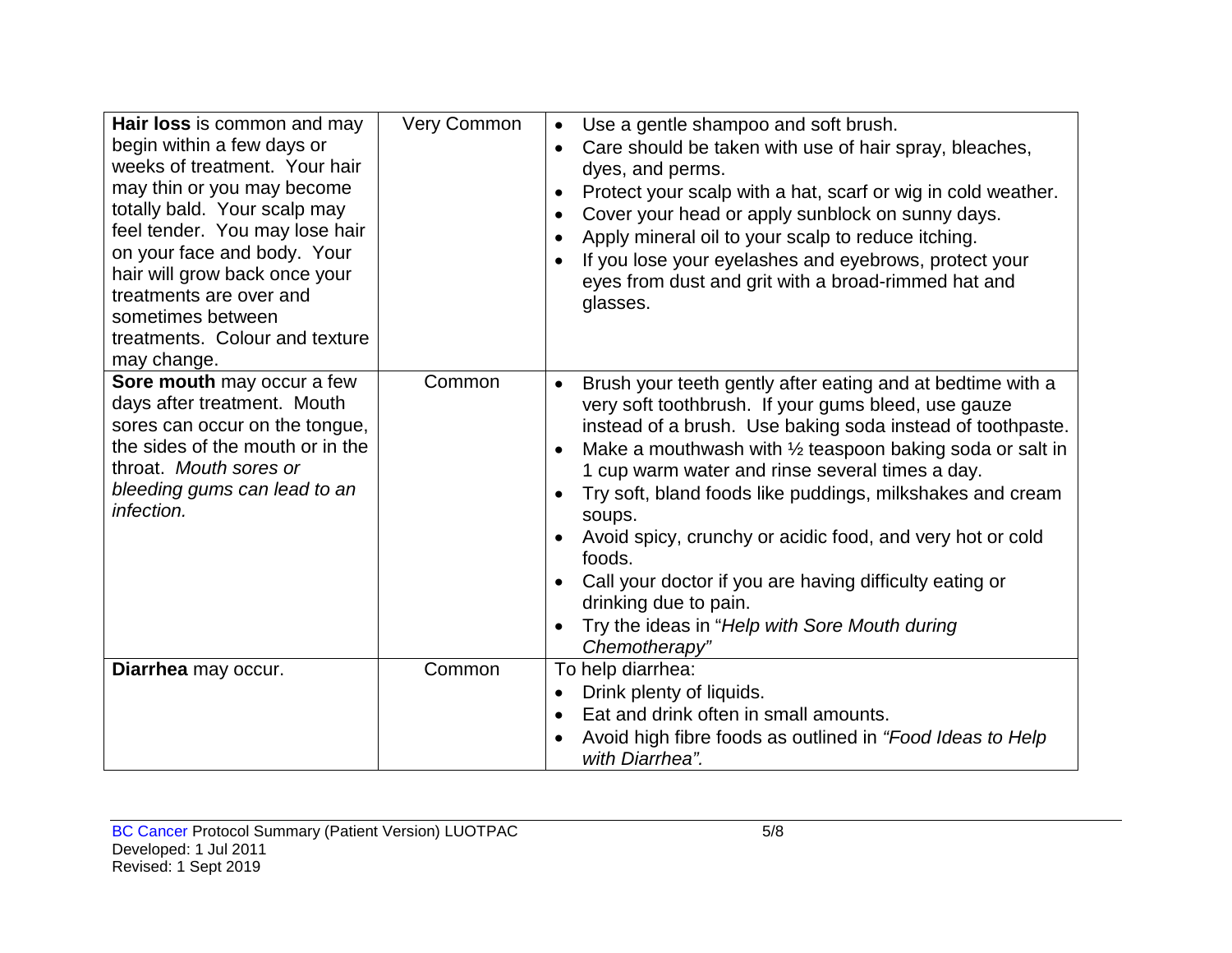| Loss of appetite and weight<br><b>loss</b> are common and may<br>persist after your treatments<br>are over.                                                                                                    | Common   | Try ideas in "High Energy High Protein Ideas" and in<br>$\bullet$<br>"Healthy Eating Using High Energy, High Protein Foods".                                       |
|----------------------------------------------------------------------------------------------------------------------------------------------------------------------------------------------------------------|----------|--------------------------------------------------------------------------------------------------------------------------------------------------------------------|
| Pain or tenderness may occur<br>where the needle was placed<br>in your vein.                                                                                                                                   | Uncommon | Apply cool compresses or soak in cool water for 15-20<br>minutes several times a day.                                                                              |
| <b>Nasal congestion may occur</b><br>during administration of<br>cyclophosphamide. You may<br>experience runny eyes and<br>nose, sinus congestion and<br>sneezing during or<br>immediately after the infusion. | Uncommon | For persistent nasal congestion a decongestant such as<br>pseudoephedrine (e.g., SUDAFED®), or a<br>decongestant/antihistamine can be used to relieve<br>symptoms. |
| Your skin may darken in<br>some areas such as your nails,<br>soles or palms.                                                                                                                                   | Uncommon | This will slowly return to normal once you stop treatment.<br>$\bullet$                                                                                            |
| Headache may occur.                                                                                                                                                                                            | Uncommon | For minor pain, take acetaminophen (e.g., TYLENOL®).                                                                                                               |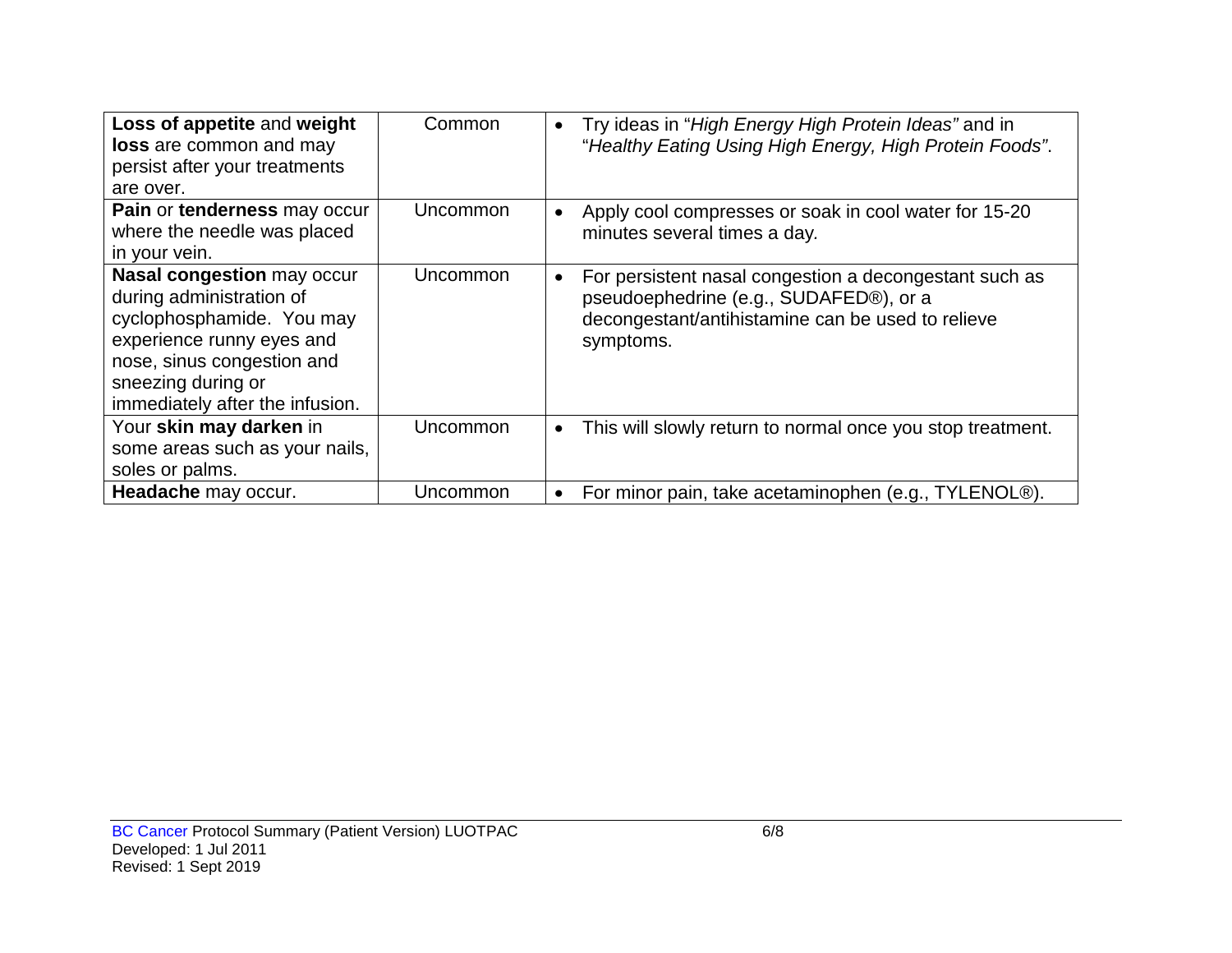# **INSTRUCTIONS FOR THE PATIENT**

# **What other drugs can interact with LUOTPAC?**

- Other drugs such as some antibiotics given by vein (e.g., tobramycin, vancomycin), furosemide (LASIX®), phenytoin (DILANTIN®), pyridoxine, allopurinol, amiodarone, digoxin (LANOXIN®), hydrochlorothiazide, indomethacin (INDOCID®), warfarin (COUMADIN®) and cyclosporine (NEORAL® or SANDIMMUNE®) may interact with LUOTPAC. Tell your doctor if you are taking these or other drugs as you may need extra blood tests, your dose may need to be changed or your treatment may need to be held for a few days.
- Check with your doctor or pharmacist before you start taking any new prescription or non-prescription drugs.

# **Other important things to know:**

- Heart failure: rarely, doxorubicin can have a serious effect on the heart, causing failure of the heart's pumping action, which results in shortness of breath, fatigue and leg swelling. Your treatment may be stopped or interrupted if there are concerns about your heart function.
- Tell your doctor if you have ever had an unusual or allergic reaction to daunorubicin, epirubicin, idamycin, mitomycin or mitoxantrone before treatment begins.
- Your doctor may tell you to drink plenty of liquids (e.g., 8-12 cups or 2000-3000mL) every day. You may also be told to empty your bladder (pass urine) frequently, every 2 hours while you are awake and at bedtime for at least 24 hours after your treatment. Your doctor may also tell you to get up in the night to empty your bladder. This helps prevent bladder and kidney problems.
- Your urine may be pink or reddish for 1-2 days after your treatment. This is expected as doxorubicin is red and is passed in your urine.
- The drinking of alcohol (in small amounts) does not appear to affect the safety or usefulness of this treatment.
- Sometimes, the nerve which allows you to hear can be affected by cisplatin. This could result in you experiencing "tinnitus" (ringing in the ears) or a change in your hearing. Report any of these problems to your doctor and/or nurse.
- Cisplatin can cause changes in kidney function, but this is not frequent with the doses used in this type of treatment. It is important that you are well-hydrated before and after treatment.
- This treatment may cause *sterility* in men and *menopause* in women. If you plan to have children, discuss this with your doctor before starting treatment.
- This treatment may damage sperm and may cause harm to the baby if used during pregnancy. It is best to use *birth control* while you are undergoing treatment. Tell your doctor right away if you or your partner becomes pregnant. Do not breast feed during treatment.
- Tell all doctors or dentists you see that you are being treated with cyclophosphamide, doxorubicin and cisplatin before you receive treatment of any form.